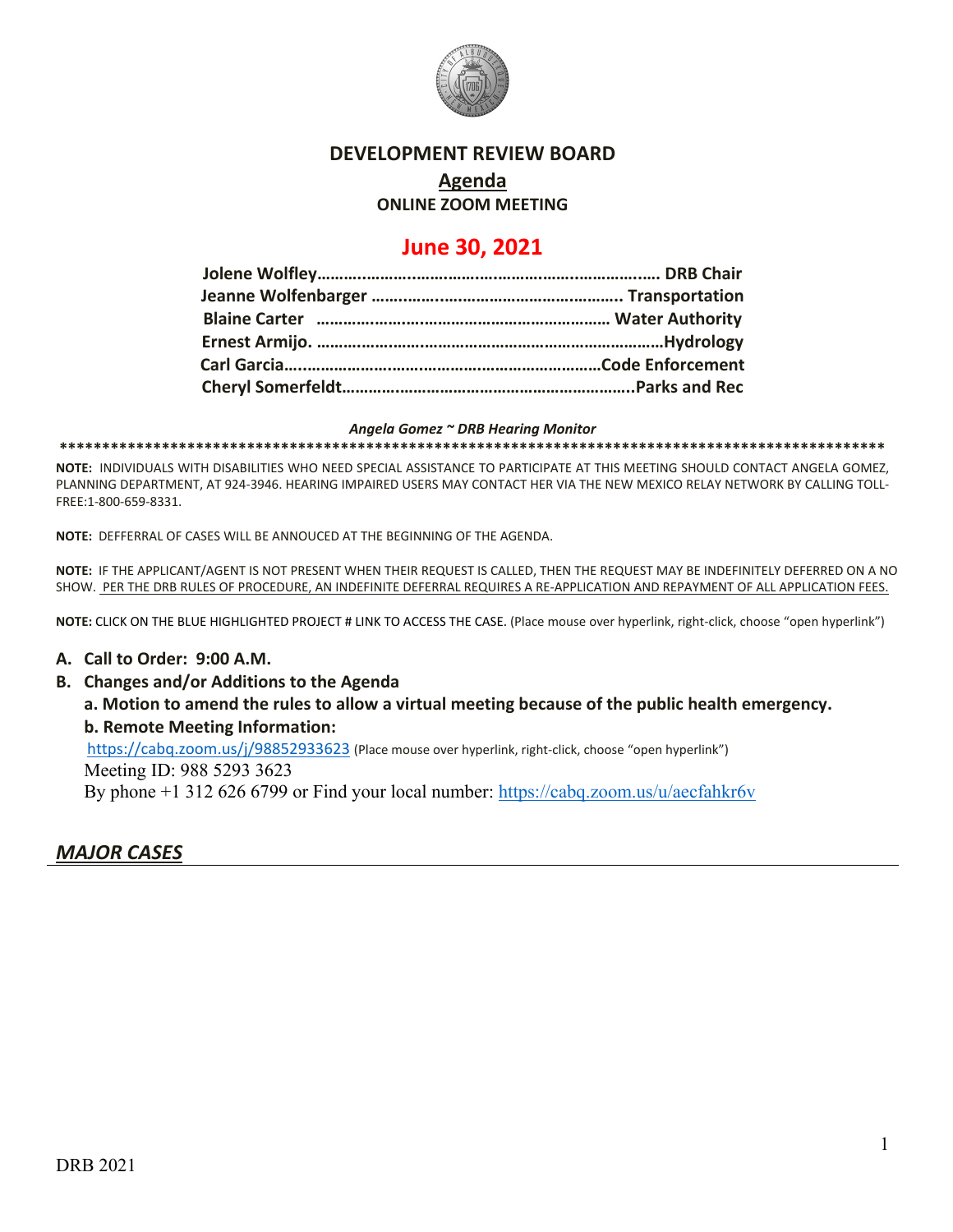| 1. | PR-2021-005390<br>SI-2021-00832 - SITE PLAN<br>VA-2021-00217 - SIDEWALK WIDTH<br><b>WAIVER</b>                                                                                                                                                                                            | <b>CONSENSUS PLANNING, INC.</b> agent for GREATER<br>ALBUQUERQUE HOUSING PARTNERSHIP requests the<br>aforementioned action(s) for all or a portion of: LOTS 1-<br>22, VALLEY VIEW ADDITION zoned MX-M, located at<br>5000 CENTRAL AVE SE between JACKSON ST SE and SAN<br>MATEO BLVD containing approximately 1.61 acre(s). (K-<br>17)                                                                                                                                                                                   |
|----|-------------------------------------------------------------------------------------------------------------------------------------------------------------------------------------------------------------------------------------------------------------------------------------------|--------------------------------------------------------------------------------------------------------------------------------------------------------------------------------------------------------------------------------------------------------------------------------------------------------------------------------------------------------------------------------------------------------------------------------------------------------------------------------------------------------------------------|
|    |                                                                                                                                                                                                                                                                                           | PROPERTY OWNERS: GREATER ALBUQUERQUE HOUSING<br><b>PARTNERSHIP</b><br>REQUEST: SITE PLAN FOR 4-STORY MIXED-USE DEVELOPMENT WITH<br>92 DWELLING UNITS AND 2,000 SQ FT. COMMERCIAL, WAIVER FOR<br>SIDEWALK WIDTH ALONG JACKSON STREET                                                                                                                                                                                                                                                                                      |
|    |                                                                                                                                                                                                                                                                                           | ** AGENT REQUESTS DEFERRAL TO JULY 21ST.                                                                                                                                                                                                                                                                                                                                                                                                                                                                                 |
| 2. | PR-2021-005411<br>SI-2021-00760 - SITE PLAN<br>SD-2021-00100 - PRELIMINARY PLAT<br>SD-2021-00101 - VACATION OF PRIVATE<br><b>EASEMENT-PNM</b><br>SD-2021-00102 - VACATION OF PRIVATE<br><b>EASEMENT-TEMP CONSTRUCTION</b><br>SD-2021-00103 - VACATION OF PRIVATE<br><b>EASEMENT-NMDOT</b> | TIERRA WEST, LLC agent for ALBUQUERQUE ANUSA, LLC<br>- CHARLES W SABADASH III requests the aforementioned<br>action(s) for all or a portion of: zoned NR-LM, located at<br>9100 PAN AMERICAN between ALAMEDA PL NE and<br><b>GLENDALE</b> containing approximately 5.2896 acre(s). (B-<br>18) [Deferred from 6/16/21]<br>PROPERTY OWNERS: ALBUQUERQUE ANUSA, LLC, MELLOY<br><b>BROTHERS MOTOR LTD CO</b><br>REQUEST: SITE PLAN FOR LIGHT VEHICLE SALES AND RENTAL, MAJOR<br>PRELIMINARY PLAT, PRIVATE EASEMENT VACATIONS |
| 3. | PR-2021-005508<br>SI-2021-00809 - SITE PLAN                                                                                                                                                                                                                                               | <b>GARCIA/KRAEMER &amp; ASSOCIATES agent for JP MORGAN</b><br>CHASE C/O SUNIL DUBEY requests the aforementioned<br>action(s) for all or a portion of: TRACT A-1-A-1, THE<br>PLAZA AT PASEO DEL NORTE zoned MX-M, located at<br>9261 COORS BLVD between PASEO DEL NORTE NW and<br><b>IRVING BLVD NW</b> containing approximately 25.97 acre(s).<br>$(C-13)$ [Deferred from 6/23/21]                                                                                                                                       |
|    |                                                                                                                                                                                                                                                                                           | PROPERTY OWNERS: CPP PASEO I LLC & CPP PASEO II LLC<br>REQUEST: CONSTRUCTION OF A 3291 SQUARE FOOT BANK BUILDING<br>WITH DRIVE THRU ON A 1.257 ACRE PAD SITE WITHIN AN EXISTING<br>25.97 ACRE SHOPPING CENTER SITE                                                                                                                                                                                                                                                                                                       |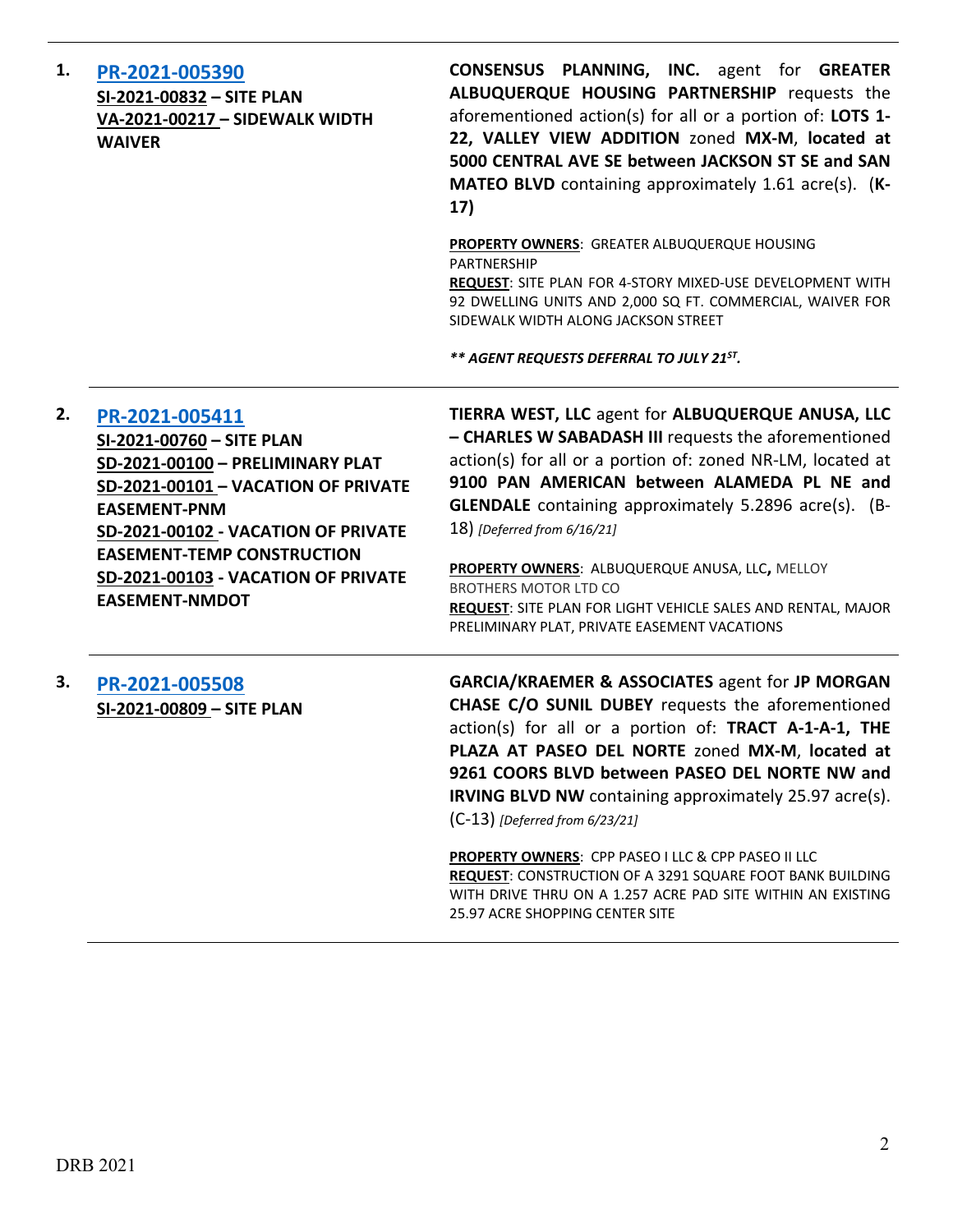| 4. | PR-2018-001579<br>SI-2021-00304 - SITE PLAN<br>SI-2021-00305 - SITE PLAN AMENDMENT    | MODULUS ARCHITECTS INC. C/O ANGELA WILLIAMSON<br>agent for WINROCK PARTNERS LLC<br>requests the<br>aforementioned action(s) for all or a portion of: PARCEL Z<br>FINAL PLAT PARCEL Z AND TRACTS A, D, E, F-1, G & H,<br>zoned MX-H, located at 2100 LOUISIANA BLVD NW<br>INDIAN SCHOOL<br>between<br>and $I-40$<br>containing<br>approximately 28.8654 acre(s). (J-19)[Deferred from 3/31/21,<br>4/28/21, 5/26/21, 6/23/21]                                                                                                                                                                                |
|----|---------------------------------------------------------------------------------------|------------------------------------------------------------------------------------------------------------------------------------------------------------------------------------------------------------------------------------------------------------------------------------------------------------------------------------------------------------------------------------------------------------------------------------------------------------------------------------------------------------------------------------------------------------------------------------------------------------|
|    |                                                                                       | PROPERTY OWNERS: WINROCK PARTNERS LLC<br>REQUEST: SITE PLAN FOR NEW PARK CONCEPT TO INCLUDE<br>WATERFEATURES, 2 INTERNAL PAD SITES FOR FUTURE USERS, 2<br>BUILDINGS ALONG DILLARDS. PARK INCLUDES KIDS PLAYING AREA,<br>PATHS AND BRIDGES                                                                                                                                                                                                                                                                                                                                                                  |
| 5. | PR-2019-002821<br>SI-2021-00667 - SITE PLAN                                           | <b>BIRKIE AYER JR.</b> requests the aforementioned action(s)<br>for all or a portion of: LOT 2-A & 2-B, FRATERNAL ORDER<br>OF POLICE zoned NR-BP, located on JEFFERSON ST NE<br>between THE LANE AT 25 and JEFFERSON PLAZA NE<br>containing approximately 5.009 acre(s). (E-17) [Deferred<br>from 6/9/21, 6/23/21]<br>PROPERTY OWNERS: GROUP 1 REALTY INC.<br>REQUEST: SITE PLAN DRB FOR PARKING LOT and 22,733 SQF<br><b>COLLISION CENTER</b>                                                                                                                                                             |
| 6. | PR-2020-004595<br>SD-2021-00111 - PRELIMINARY PLAT<br>VA-2021-00216 - SIDEWALK WAIVER | JAG PLANNING & ZONING agent for 505 SOLUTIONS LLC<br>requests the aforementioned action(s) for all or a portion<br>of: PARCELS A & B AND PARCELS 1 & 3, LANDS OF<br><b>LANDS</b><br>ALBUQUERQUE RANCH<br><b>ESTATES</b><br>&<br><b>OF</b><br>ALBUQUERQUE ACADEMY zoned<br>located<br>PD,<br>on<br>WALKERWAY ST. NE between SPAIN RD NE and<br><b>ACADEMY RD NE</b> containing approximately 4.650 acre(s).<br>$(E-22)$<br><b>PROPERTY OWNERS: 505 SOLUTIONS LLC</b><br>REQUEST: CREATE 11 LOTS FROM 4 PARCELS (6 LOTS), CREATE TWO<br>TRACTS FOR EASEMENTS, VACATE EASEMENTS AND GRANT<br><b>EASEMENTS</b> |

## *MINOR CASES*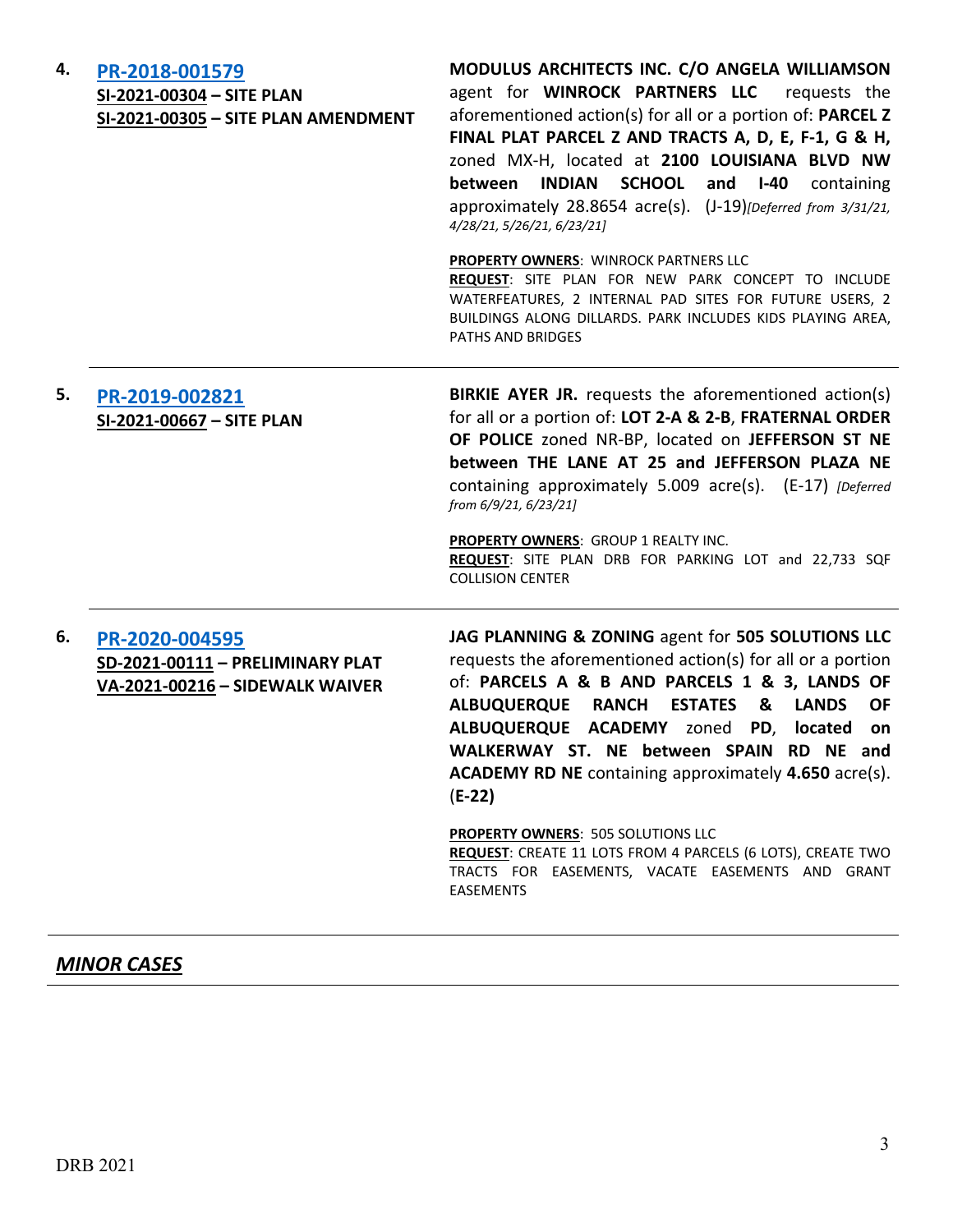| 7.  | PR-2020-004595<br>SD-2021-00122 - VACATION OF PUBLIC<br><b>EASEMENT 7 foot</b><br>SD-2021-00123 - VACATION OF PRIVATE<br><b>EASEMENT 15 foot</b><br>SD-2021-00123 - VACATION OF PRIVATE<br><b>EASEMENT 20-foot waterline</b> | JAG PLANNING & ZONING agent for 505 SOLUTIONS, LLC<br>requests the aforementioned action(s) for all or a portion<br>of: PARCELS A & B AND PARCELS 1 & 3 zoned R-1D, located<br>on WALKERWAY ST between SPAIN RD NE and ACADEMY<br>containing approximately 4.650 acre(s). (E-22)<br>PROPERTY OWNERS: 505 SOLUTIONS, LLC<br>REQUEST: VACATION OF A PUBLIC UTILITY EASEMENT AND VACATION<br>OF 7 FOOT AND 15 FOOT PRIVATE ACCESS EASEMENTS.                |
|-----|------------------------------------------------------------------------------------------------------------------------------------------------------------------------------------------------------------------------------|----------------------------------------------------------------------------------------------------------------------------------------------------------------------------------------------------------------------------------------------------------------------------------------------------------------------------------------------------------------------------------------------------------------------------------------------------------|
| 8.  | PR-2019-002042<br>VA-2021-00236 - EXTENSION OF<br><b>INFRASTRUCTURE IMPROVEMENTS</b><br><b>AGREEMENT</b>                                                                                                                     | MARK GOODWIN AND ASSOCIATES agent for SOLARE<br><b>COLLEGIATE FOUNDATION</b> requests the aforementioned<br>action(s) for all or a portion of 12-B-1-A AND 12-B-1-B, EL<br>RANCHO GRANDE UNIT 1 zoned PD, located on GIBSON<br>BLVD between 98TH ST and BARBADOS containing<br>approximately 11 acre(s). (M-9)<br>PROPERTY OWNERS: SOLARE COLLEGIATE FOUNDATION<br><b>REQUEST: TWO YEAR EXTENSION OF INFRASTRUCTURE</b><br><b>IMPROVEMENTS AGREEMENT</b> |
| 9.  | PR-2020-004771<br>SD-2021-00120 - PRELIMINARY/FINAL<br><b>PLAT</b>                                                                                                                                                           | CSI - CARTESIAN SURVEYS, INC agent for HOMEWISE INC.<br>requests the aforementioned action(s) for all or a portion<br>of: LOT 1 BLOCK 1, GUTIERREZ ADDITION, zoned MX-L,<br>located at 1407 4TH ST SW between BELL AVE SW and<br>SIMPIER LN SW containing approximately 0.7783 acre(s).<br>$(L-14)$                                                                                                                                                      |
|     |                                                                                                                                                                                                                              | PROPERTY OWNERS: HOMEWISE INC<br>REQUEST: TO INCORPORATE THE VACATED PORTION OF BELL AVENUE<br>SW INTO LOT 1 BLOCK 1 OF GUTIERREZ ADDITION TO CREATE ONE NEW<br>LOT                                                                                                                                                                                                                                                                                      |
| 10. | PR-2021-005019<br>(OKA: PR-2020-003259)<br>SD-2021-00110 - VACATION OF PUBLIC<br><b>EASEMENT</b><br>SD-2021-00109 - PRELIMINARY/FINAL<br><b>PLAT</b>                                                                         | CSI - CARTESIAN SURVEY'S INC. agent for PAY AND SAVE<br>request(s) the aforementioned action(s) for all or a portion<br>of TRACT A-2, TRACT A LOTS 1-5 AND 11-17, LANDS OF<br>M.S.T & T, FURR'S PROPERTIES INC.; RIVERA PLACE, zoned<br>MX-M, located at 4701 4TH ST NW between GRIEGOS RD<br>NW and PALO DURO AVE NW, containing approximately<br>3.3677 acre(s). (F-14)[Deferred from 6/9/21, 6/16/21]<br>PROPERTY OWNERS: PAY AND SAVE, INC           |
|     |                                                                                                                                                                                                                              | REQUEST: COMBINE 15 EXISTING PARCELS INTO ONE PROPOSED<br>TRACT, VACATE PUBLIC EASEMENT, GRANT PUBLIC EASEMENT                                                                                                                                                                                                                                                                                                                                           |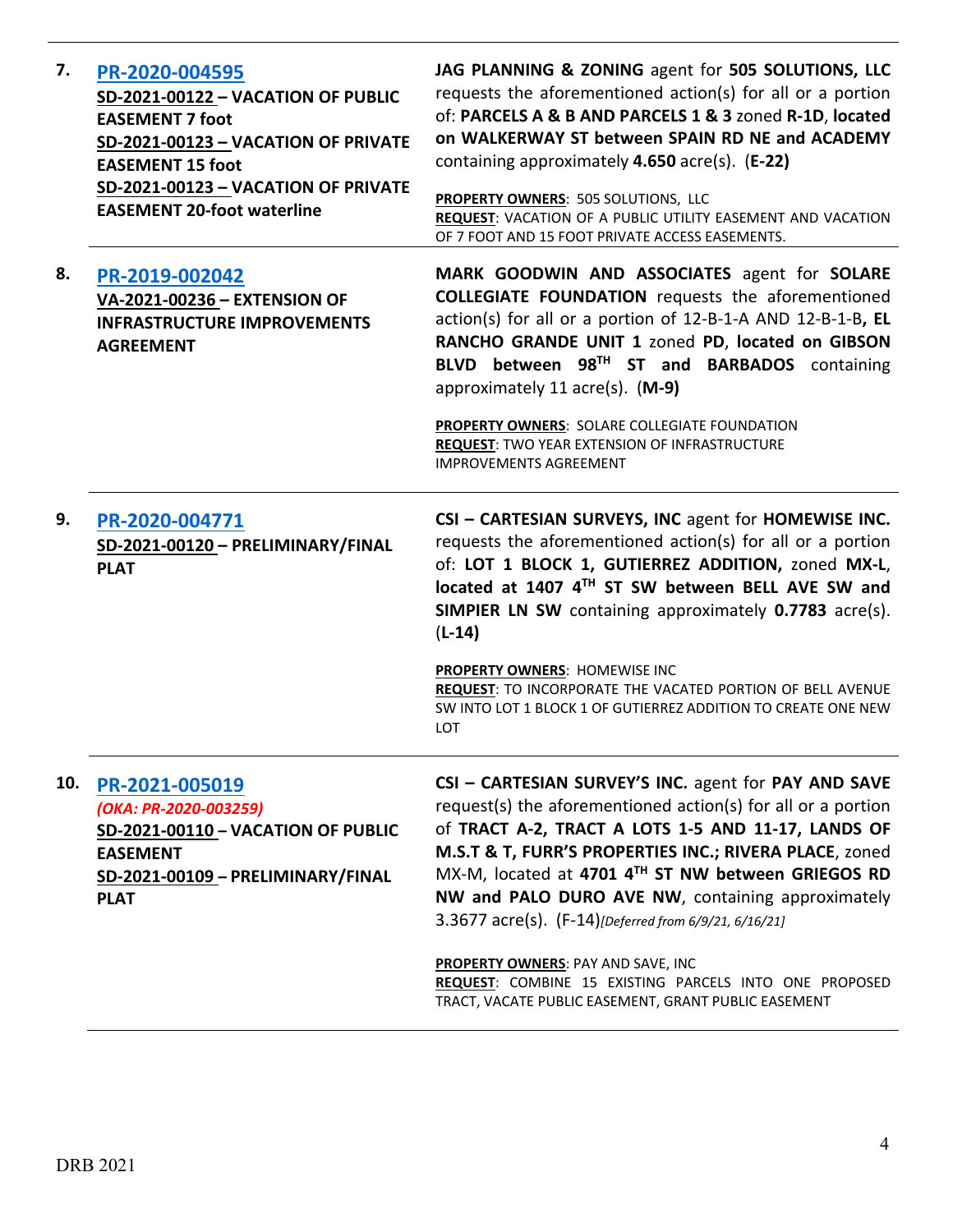| 11. | PR-2021-005571<br>SD-2021-00113 - PRELIMINARY/FINAL<br><b>PLAT</b><br><b>SD-2021-00114 - VACATION OF PUBLIC</b><br><b>EASEMENT</b><br>SD-2021-00115 - VACATION OF PUBLIC<br><b>EASEMENT</b> | ALLWOODS & MONTGOMERY PLAZA agent(s)<br>for<br>MONTGOMERY PLAZA PARTNERS LLC request(s) the<br>aforementioned action(s) for all or a portion of: A, B, 1-C,<br>ALLWOODS & MONTGOMERY PLAZA zoned MX-M, located<br>at 4595 & 4601 SAN MATEO BLVD NE between<br>MONTGOMERY BLVD NE and SAN MATEO BLVD NE,<br>containing approximately 8.8 acre(s). (F-17)[Deferred from<br>6/16/21<br>PROPERTY OWNERS: MONTGOMERY PLAZA PARTNERS, LLC<br>REQUEST: SUBDIVIDE EXISTING 3 TRACTS, VACATE EASEMENTS/GRANT<br><b>EASEMENTS</b> |
|-----|---------------------------------------------------------------------------------------------------------------------------------------------------------------------------------------------|-------------------------------------------------------------------------------------------------------------------------------------------------------------------------------------------------------------------------------------------------------------------------------------------------------------------------------------------------------------------------------------------------------------------------------------------------------------------------------------------------------------------------|
| 12. | PR-2019-004717<br>(OKA: PR-2019-003222)<br>SD-2021-00116 - PRELIMINARY/FINAL<br><b>PLAT</b>                                                                                                 | <b>TRB HOLDINGS LLC</b> request(s) the aforementioned action(s)<br>for all or a portion of: LOTS 8-10 AND VACATED PORTION<br>OF CITY RIGHT OF WAY, BLOCK 3, PANORAMA ADDITION<br>zoned MX-M, located at 12701, 12712 & 12714 COPPER<br>AVE NE between CHELWOOD and TRAMWAY, containing<br>approximately 0.302 acre(s). (K-22) [Deferred from 6/23/21]<br>PROPERTY OWNERS: TRB HOLDINGS LLC<br>REQUEST: RE-PLAT OF A CONSOLIDATION OF THREE LOTS WITH THE<br>SAME ZONING, AFTER VACATING A RIGHT OF WAY.                 |
|     | 13. PR-2021-005017<br>SD-2021-00121 - PRELIMINARY/FINAL<br><b>PLAT</b><br>VA-2021-00237 - SIDEWALK WAIVER                                                                                   | ARCH + PLAN LAND USE CONSULTANTS agent for FRANCES<br>McCARTY/McCARTY RVT request(s) the aforementioned<br>action(s) for all or a portion of: 27 P-1, 28 P-1 & 29 P-1,<br><b>OXBOW</b><br><b>BLUFF</b><br>zoned<br>R-1D, located<br>4110<br>at<br>WATERWILLOW between SILVERY MINNOW PL and GREY<br>HAWK PL, containing approximately 1.9940 acre(s). (F-11)<br>PROPERTY OWNERS: FRANCES McCARTY/McCARTY RVT<br>REQUEST: LOT CONSOLIDATION FOR 3 LOTS INTO 2 LOTS, VACATION &<br>DEDICATION OF BUILDING ENVELOPES       |

# *SKETCH PLAT*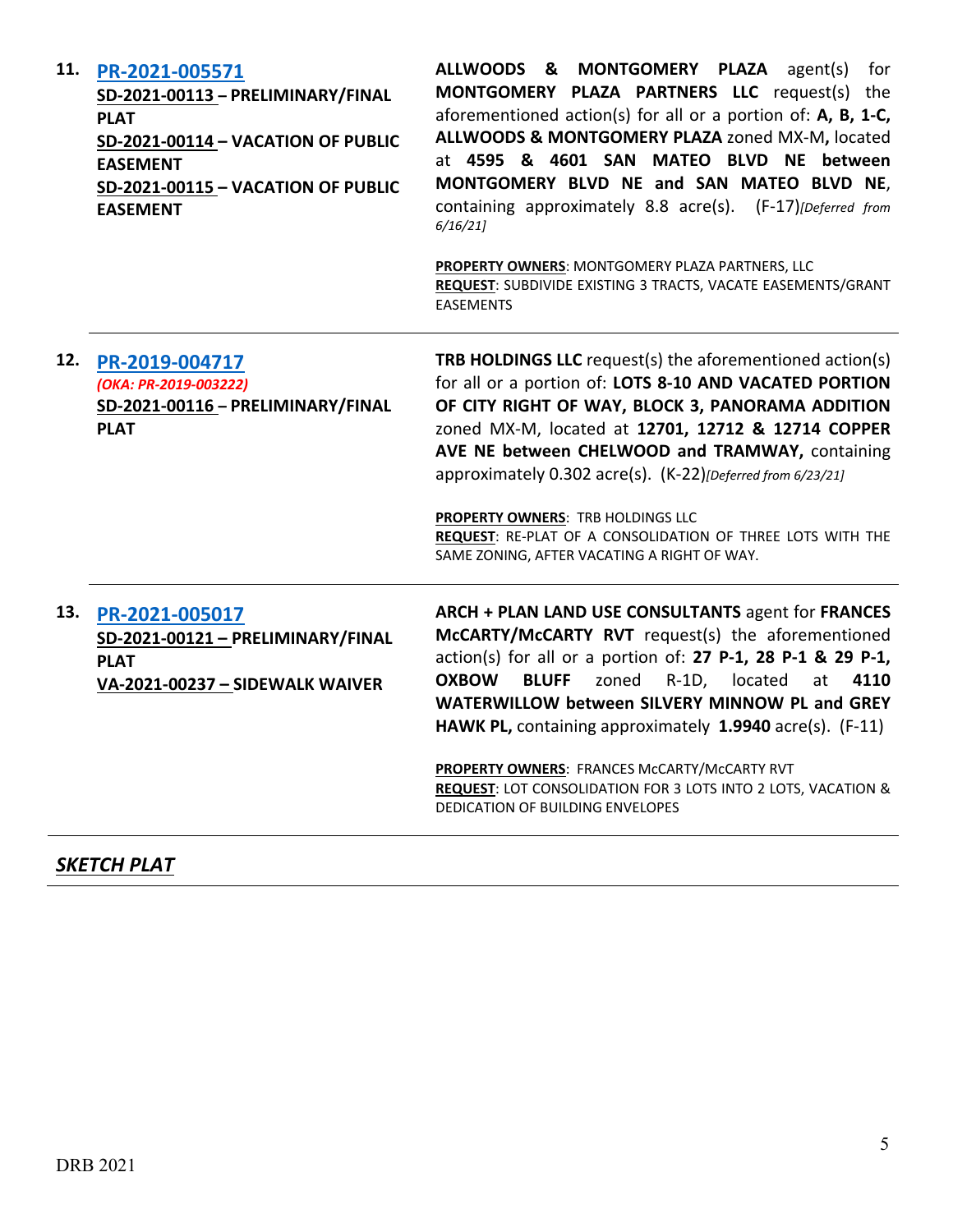| 14. | PR-2021-005630<br>PS-2021-00074 - SKETCH PLAT | <b>NV5 ENGINEERING</b> requests the aforementioned action(s)<br>for all or a portion of: TRACT RR-3-B, WESTLAND SOUTH<br>zoned R-ML, located on DENNIS CHAVEZ between 98th ST<br>and 118 <sup>TH</sup> ST NW containing approximately 11.194 acre(s).<br>$(P-9)$                                                                                                                |
|-----|-----------------------------------------------|---------------------------------------------------------------------------------------------------------------------------------------------------------------------------------------------------------------------------------------------------------------------------------------------------------------------------------------------------------------------------------|
|     |                                               | PROPERTY OWNERS: ALBUQUERQUE RIO BRAVO PARTNERS LLC &<br>PEORIA CAR WASH PARTNERS LLC ETAL<br>REQUEST: SUBDIVISION OF TRACT INTO SINGLE FAMILY DETACHED<br>LOTS                                                                                                                                                                                                                 |
| 15. | PR-2021-005627<br>PS-2021-00071- SKETCH PLAT  | <b>CONSENSUS PLANNING INC. agent for SANDIA PEAK GRID,</b><br>C/O ABLE GRID ENERGY SOLUTIONS/TOM KRUGER<br>requests the aforementioned action(s) for all or a portion<br>of: LOT 5 AND 6A, BLUE SKY BUSINESS PARK zoned NR-<br>GM, located at 7800 & 7850 JACS LN NE off of EL PUEBLO<br>RD NE containing approximately 6.09 acre(s). (D-16)<br>PROPERTY OWNERS: MICHAEL JACOBS |
|     |                                               | REQUEST: REVIEW FOR BATTERY ENERGY STORAGE SYSTEM (BESS)<br>FACILITY, TO BE INTERCONNECTED TO THE HGH-VOLTAGE<br>TRANSMISSION SYSTEM AT THE REEVES SUBSTATION, AND A RELATED<br><b>RE-PLAT OF THE PROPERTY</b>                                                                                                                                                                  |
| 16. | PR-2021-005628<br>PS-2021-00072 - SKETCH PLAT | <b>BOHANNAN HUSTON INC. agent for MDS INVESTMENTS,</b><br>LLC requests the aforementioned action(s) for all or a                                                                                                                                                                                                                                                                |
|     |                                               | portion of: TRACT A-1-A-1-A, MESA DEL SOL INNOVATION<br>PARK zoned PC, located on UNIVERSITY between STRYKER<br>RD and UNIVERSITY BLVD containing approximately<br>1598.6338 acre(s). (R-14-17, S14-17, T15-17)                                                                                                                                                                 |
|     |                                               | PROPERTY OWNERS: MDS INVESTMENTS<br>REQUEST: SKETCH PLAT FOR THE RE-PLAT OF TRACT A-1-A-1-A TO<br>DEDICATE RIGHT OF WAY FOR MESA DEL SOL TOWN CENTER                                                                                                                                                                                                                            |
| 17. | PR-2021-005629<br>PS-2021-00073 - SKETCH PLAT | <b>BOHANNAN HUSTON INC. agent for NETFLIX STUDIOS, LLC</b><br>requests the aforementioned action(s) for all or a portion<br>of: LOTS 22A, 22B, 22C, AND TRACT P, MESA DEL SOL<br>INNOVATION PARK I & II zoned PC, located at 5630<br>UNIVERSITY UNIVERSITY BLVD SE between EASTMAN<br><b>CROSSING and UNIVERSITY BLVD</b> containing approximately<br>41.3495 acre(s). (R-16)   |